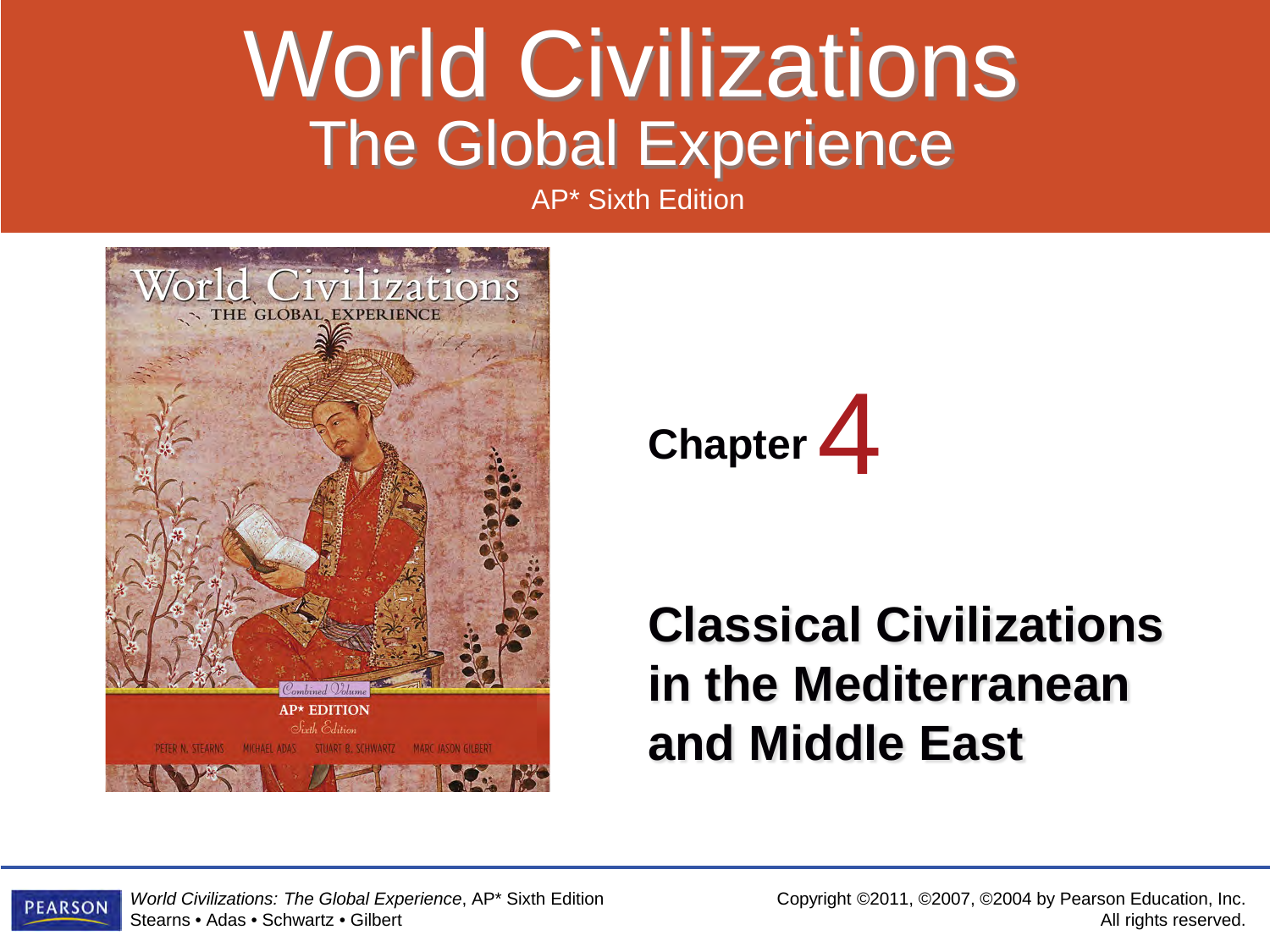# **Classical Civilizations in the Mediterranean and Middle East**

- I. The Persian Empire: A New Perspective in the Middle East
- II. Patterns of Greek and Roman History
- III. Greek and Roman Political Institutions
- IV. Religion and Culture
- V. Economy and Society in the Mediterranean
- VI. Toward the Fall of Rome

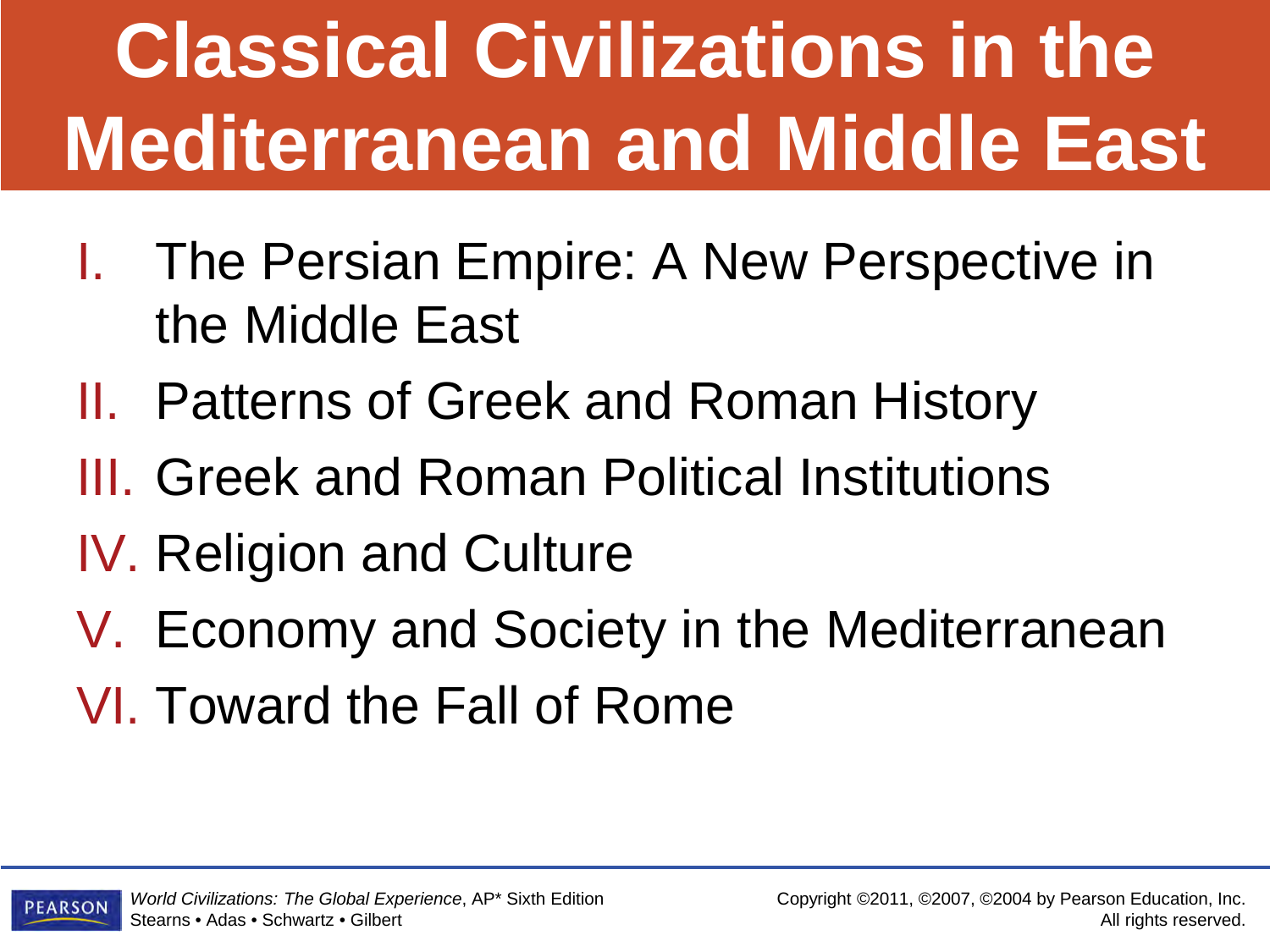# **Classical Civilizations in the Mediterranean and Middle East**

| 1200 B.C.E.                                                                               | 600 B.C.E.                                                                                                                                                              | 400 в.с.е.                                                                                                                                                                                         | 200 B.C.E.                                                                                                                                         | 1 <sub>c.E.</sub>                                                                                             | 200 C.E.                                   |
|-------------------------------------------------------------------------------------------|-------------------------------------------------------------------------------------------------------------------------------------------------------------------------|----------------------------------------------------------------------------------------------------------------------------------------------------------------------------------------------------|----------------------------------------------------------------------------------------------------------------------------------------------------|---------------------------------------------------------------------------------------------------------------|--------------------------------------------|
| 1122-770 Former or<br>western Zhou<br>kingdom<br>770-403 Later or<br>eastern Zhou kingdom | 551-c. 233 Period of<br>the "hundred philoso-<br>phers" (including<br>Confucius, Laozi,<br>Mencius, Xunzi, the<br>Legalists)<br>403-222 Warring<br><b>States period</b> | c. 400-320 Era of<br>Xunzi<br>221-207 Qin dynasty<br>221 Shi Huangdi<br>proclaimed first<br>emperor of China<br>221 Great Wall<br>completed<br>202-195 Reign of Liu<br><b>Bang (Gaozu emperor)</b> | 200 B.C.E.-9 C.E.<br>Former Han dynasty;<br>development of the<br>horse collar, stern-post<br>rudder, and watermill<br>141-87 Reign of Han<br>Wudi | 23-220 Later Han<br>dynasty; invention of<br>paper and the compass<br>9-23 Interregnum of<br><b>Wang Mang</b> | 2nd century<br>Development of<br>porcelain |

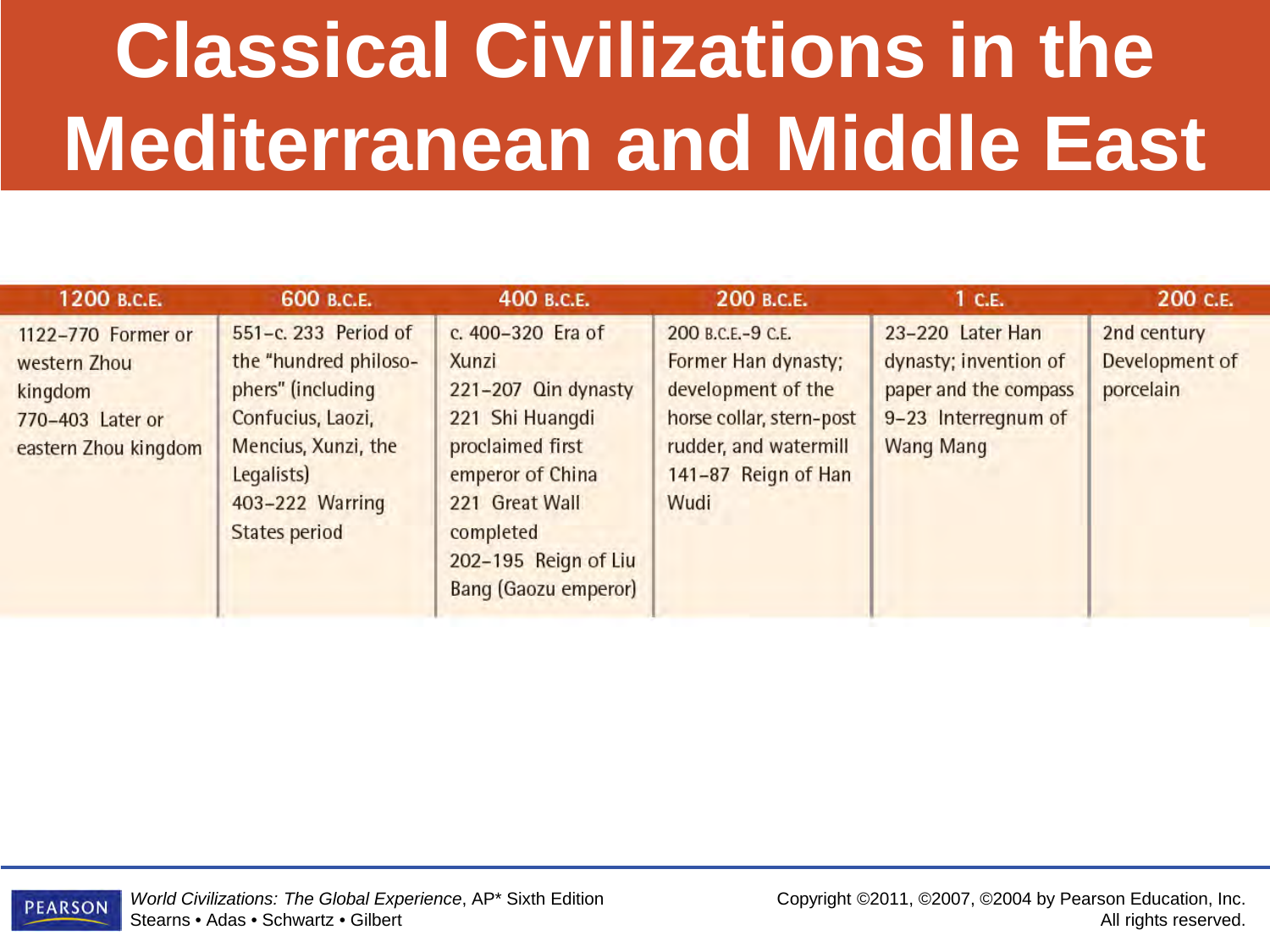# **The Persian Empire: A New Perspective in the Middle East**

Cyrus the Great, 550 B.C.E.

- Persian Empire
- –Political Styles
	- **Tolerance for other cultures**
	- Authoritarianism
	- **Infrastructure, especially roads**
	- **Bureaucracy**

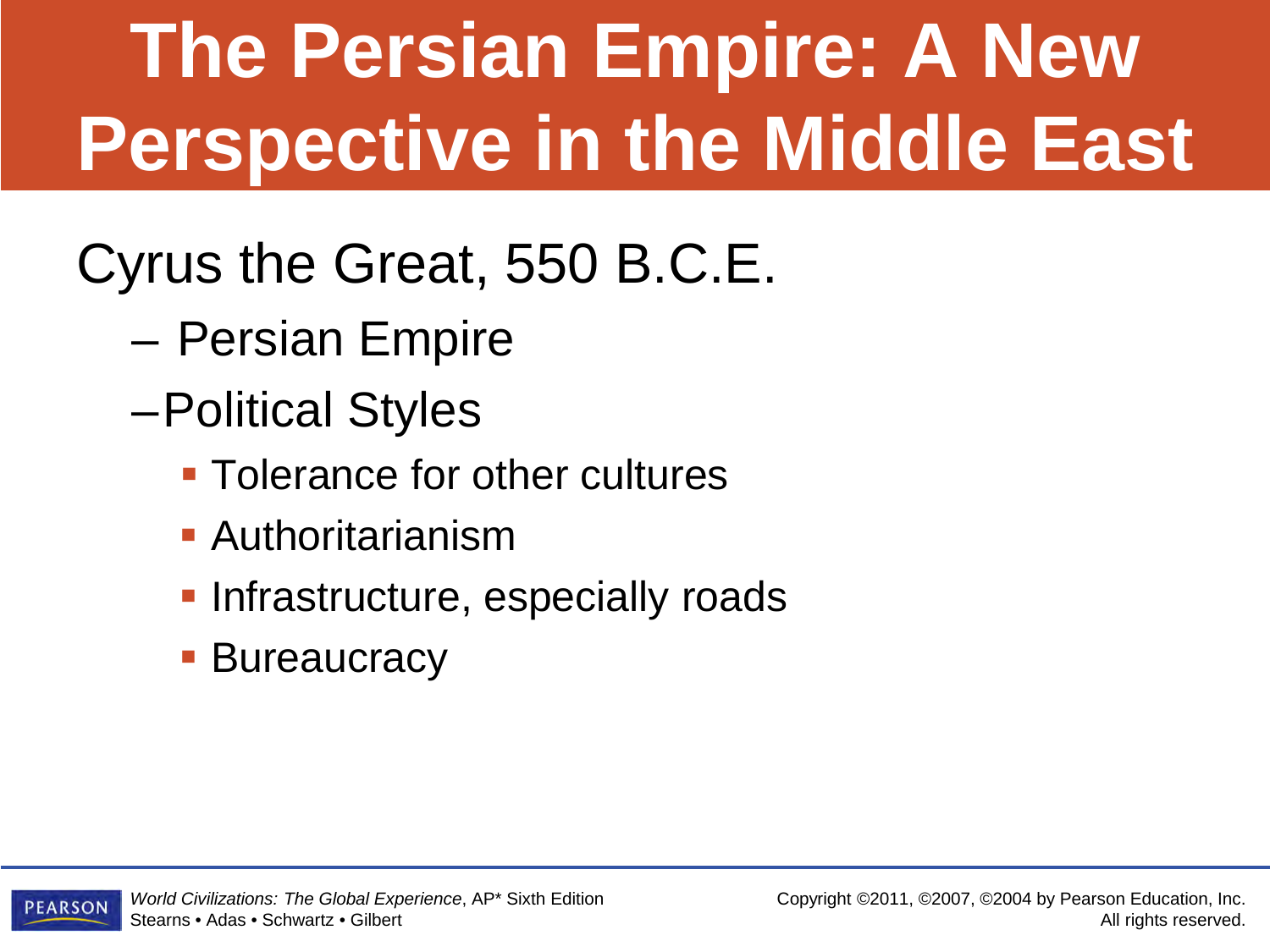### **The Persian Empire in Its Main Stages**





*World Civilizations: The Global Experience*, AP\* Sixth Edition Stearns • Adas • Schwartz • Gilbert

Copyright ©2011, ©2007, ©2004 by Pearson Education, Inc. All rights reserved.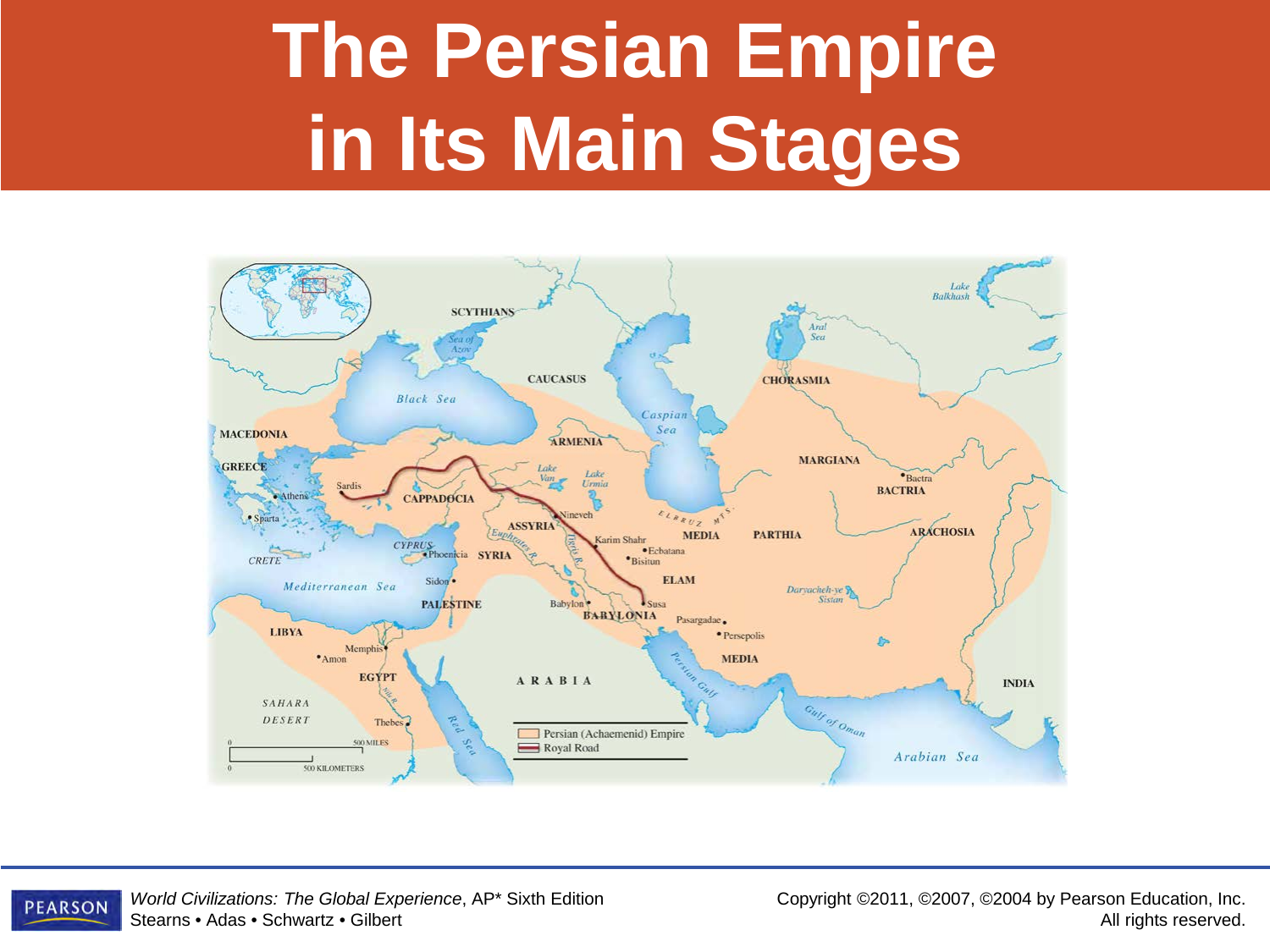# **The Persian Empire: A New Perspective in the Middle East**

#### Zoroastrianism

- –Zoroaster ( c. 630-550 B.C.E.)
- –Individual salvation
- –Monotheism
- –*Magi*, priests
- –Great influence

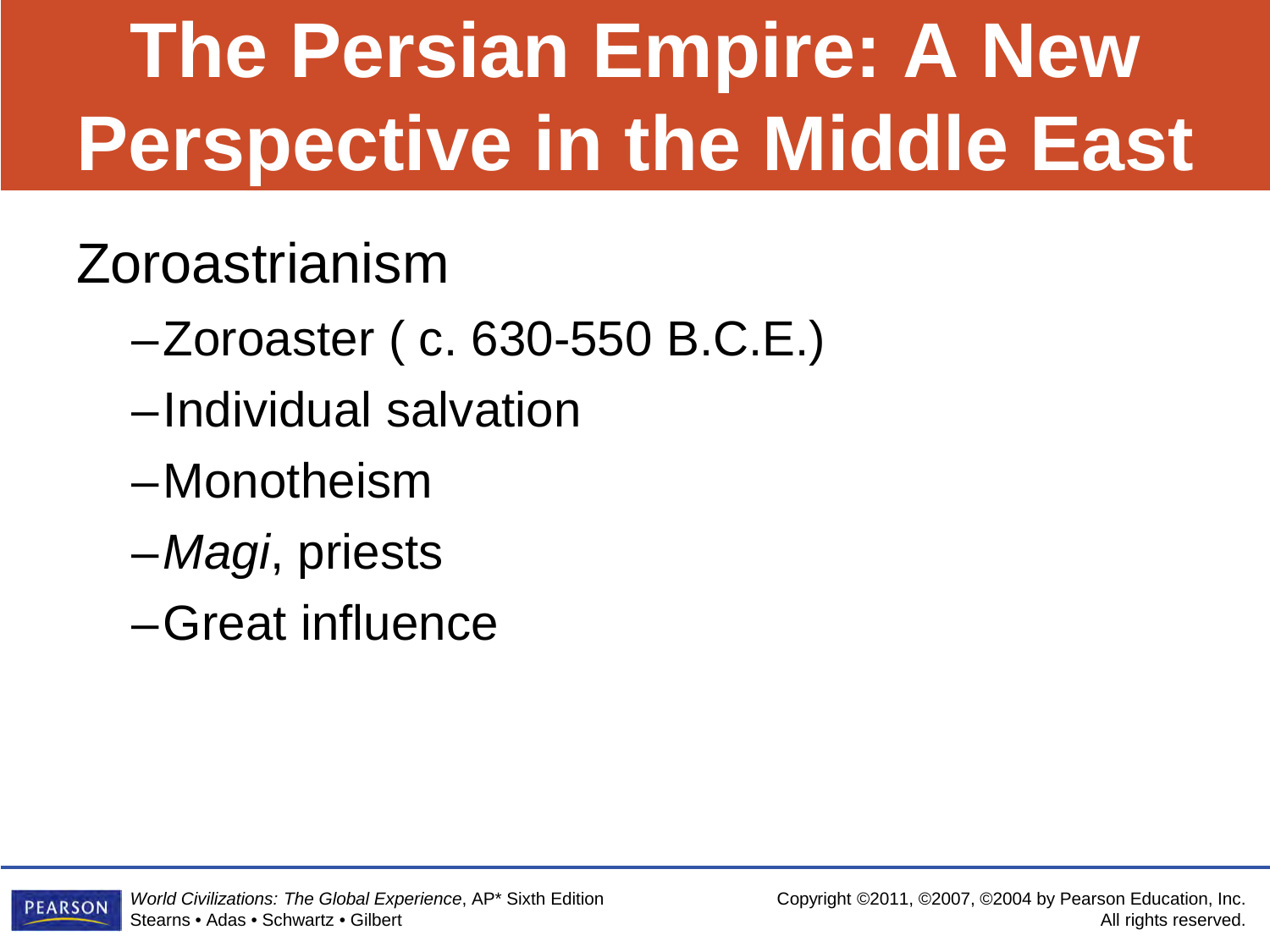# **The Persian Empire: A New Perspective in the Middle East**

#### Later Persian Empire

–Dominated Middle East

- Conquests into Africa and Indian subcontinent
- –Conquered by Alexander the Great

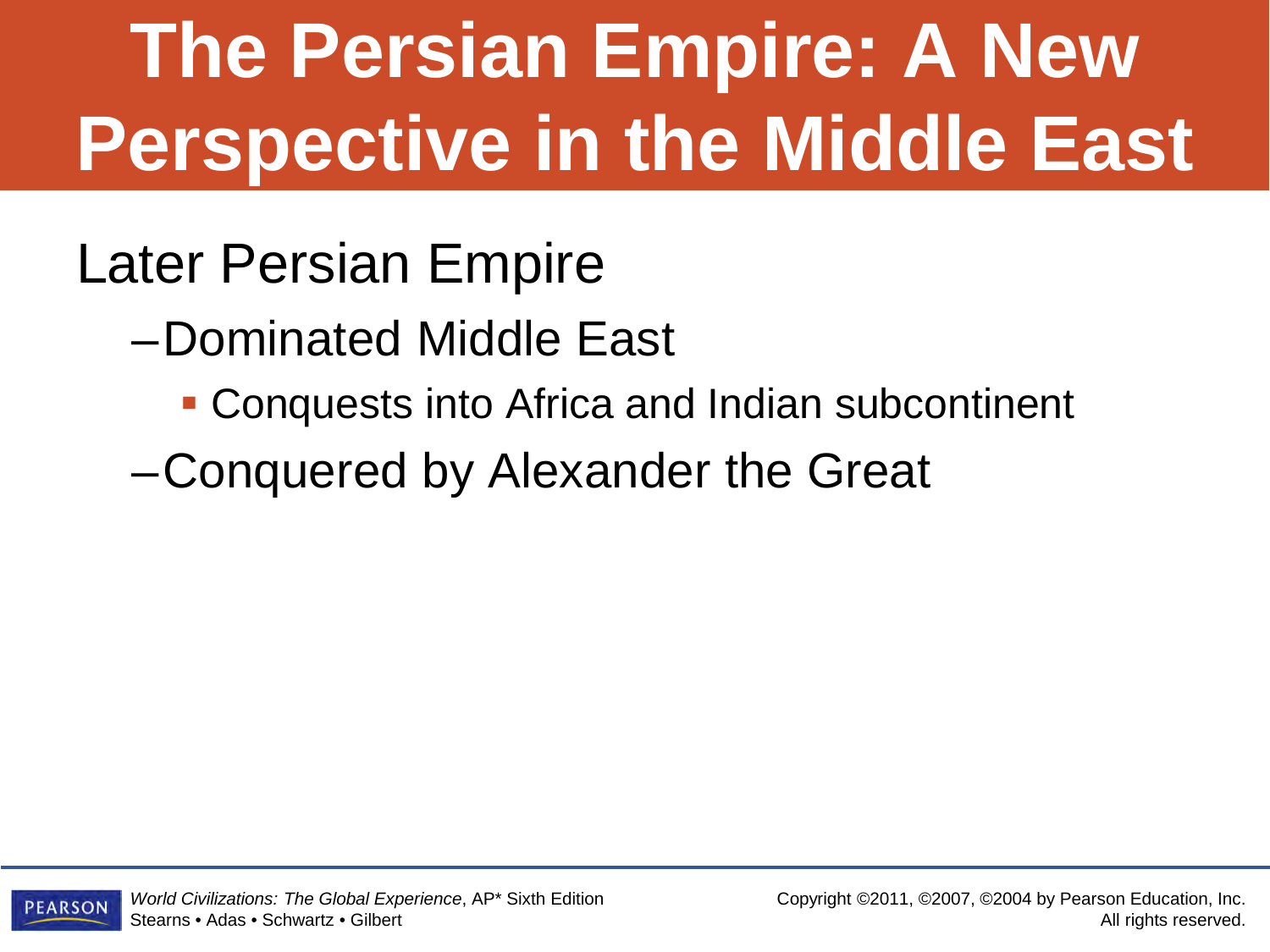## **Patterns of Greek and Roman History**

- Stages in Greek Development
	- –City-States, 800-600 B.C.E.
		- **Common culture**
		- **Some periods of unity, cooperation**
	- –Domination of Sparta and Athens, 500-449 B.C.E.
		- **High point of Greek culture**
	- Fifth Century B.C.E.
		- **Pericles, dominates Athenian politics**
		- **Peloponnesian Wars (431-404 B.C.E.)**

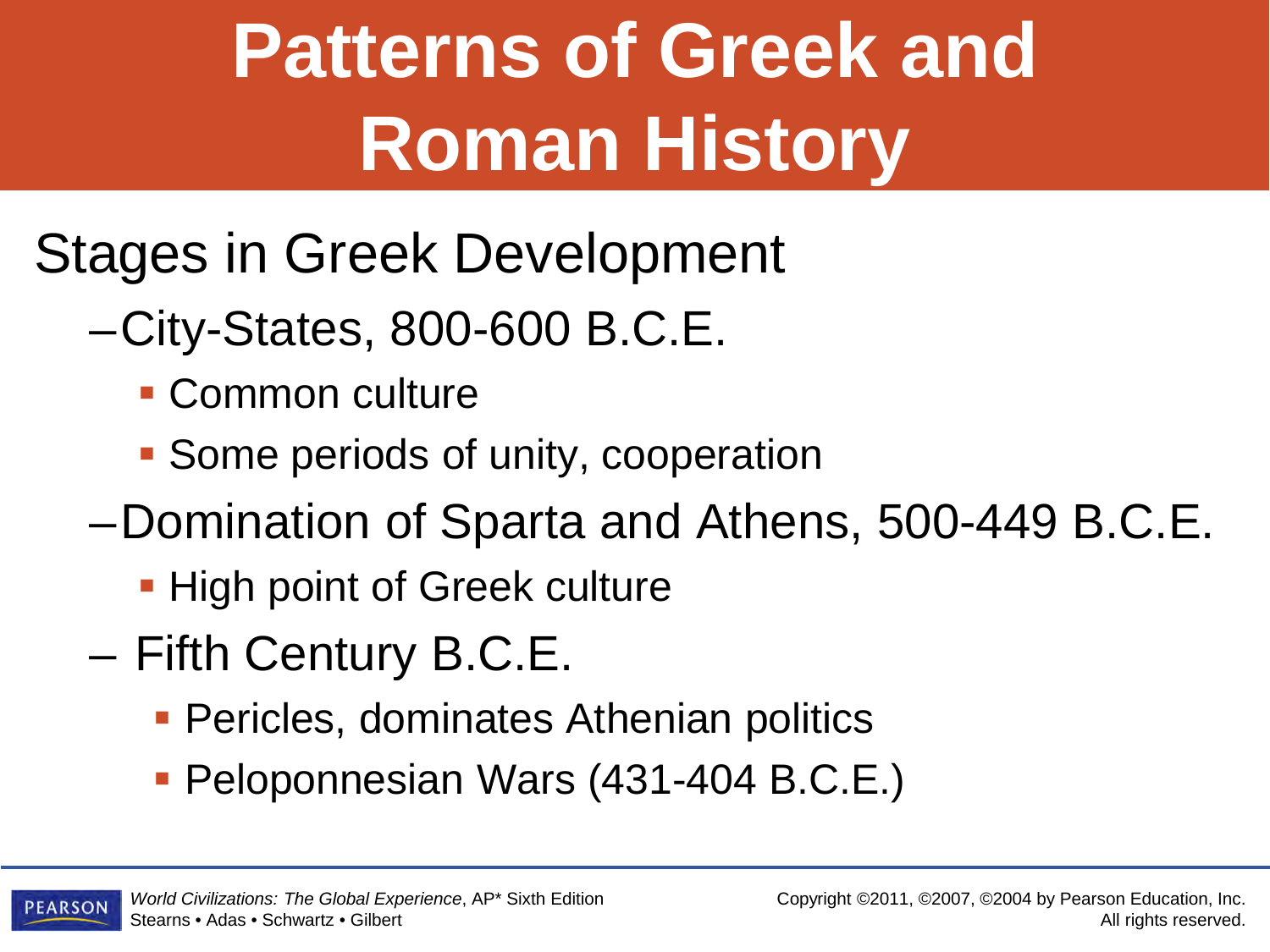### **Greece and Greek Colonies, c. 431 B.C.E.**



*World Civilizations: The Global Experience*, AP\* Sixth Edition **PEARSON** Stearns • Adas • Schwartz • Gilbert

Copyright ©2011, ©2007, ©2004 by Pearson Education, Inc. All rights reserved.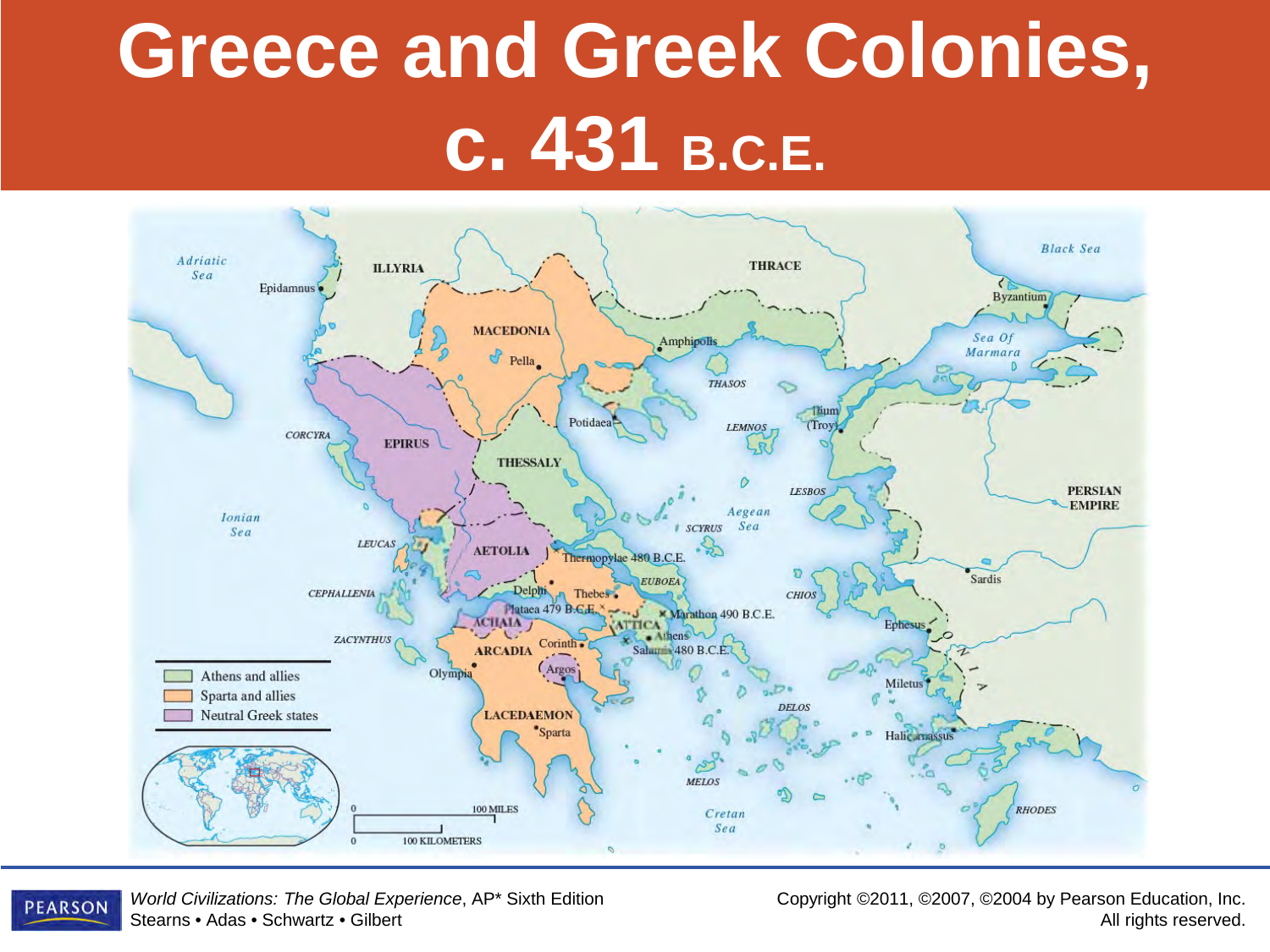### **Patterns of Greek and Roman History**

- The Hellenistic Period
	- Philip II of Macedon
		- Defeats Greeks, 338 B.C.E
	- Alexander the Great
		- **Extends empire**
	- Period of merging of cultures

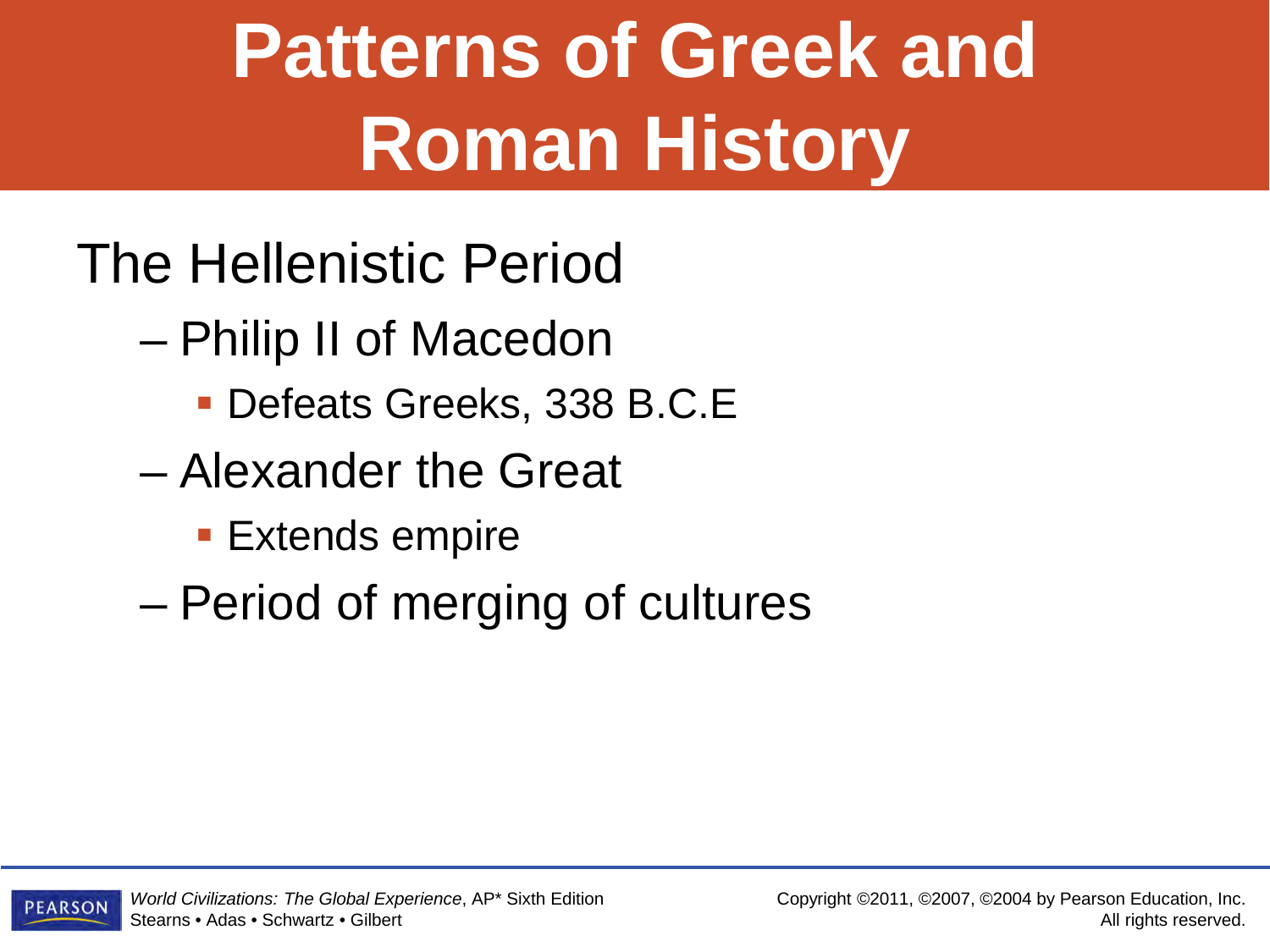# **Patterns of Greek and Roman History**

#### Rome

- Roman Republic from 509 B.C.E.
	- Military emphasis
	- Punic Wars, against Carthage (264-146 B.C.E.)
- Empire
	- **Julius Caesar victory over rivals, 45 B.C.E.**
	- Augustus Caesar, rules from 27 B.C.E.
	- **Empire strong to about 180 C.E.**
	- **Renewed vigor under Diocletian, Constantine**

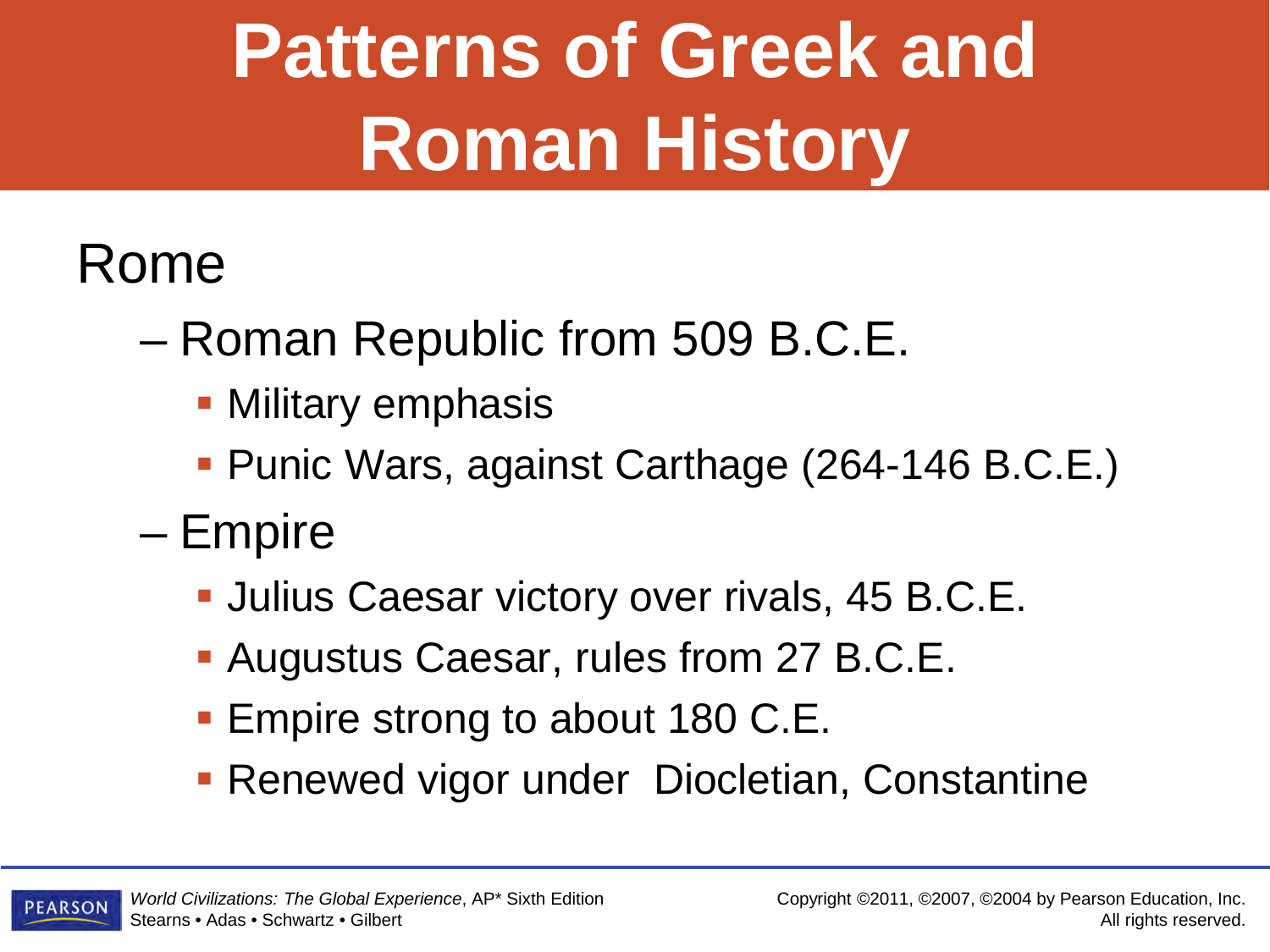### **Alexander's Empire and the Hellenistic World, c. 323 B.C.E.**





*World Civilizations: The Global Experience*, AP\* Sixth Edition Stearns • Adas • Schwartz • Gilbert

Copyright ©2011, ©2007, ©2004 by Pearson Education, Inc. All rights reserved.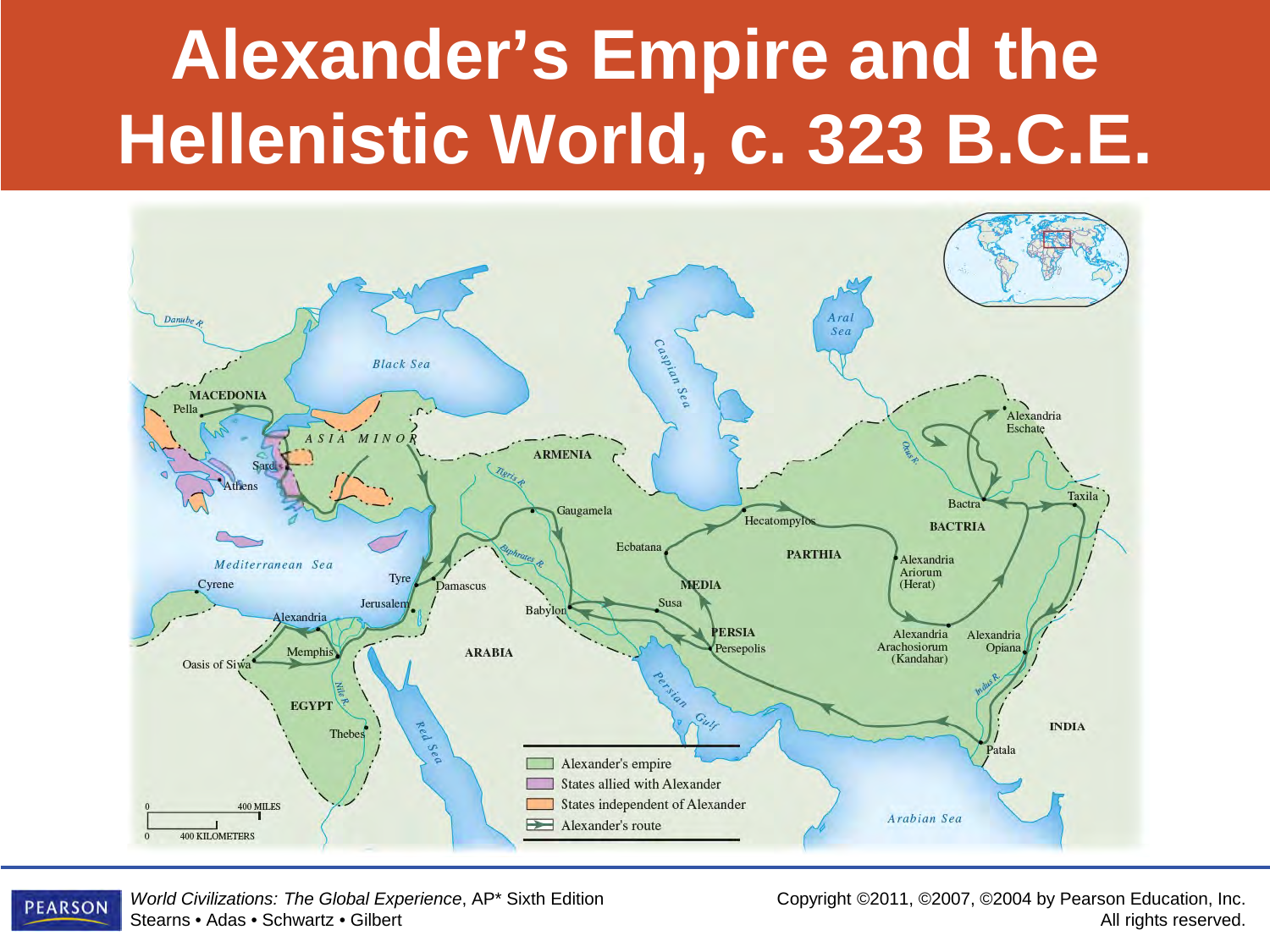#### Greece – The Polis

– Athens - direct democracy – the assembly

- **Lottery for positions**
- Citizen body a minority of the population
- Most city states were oligarchies
	- **Aristocratic assemblies**
	- **Sparta**

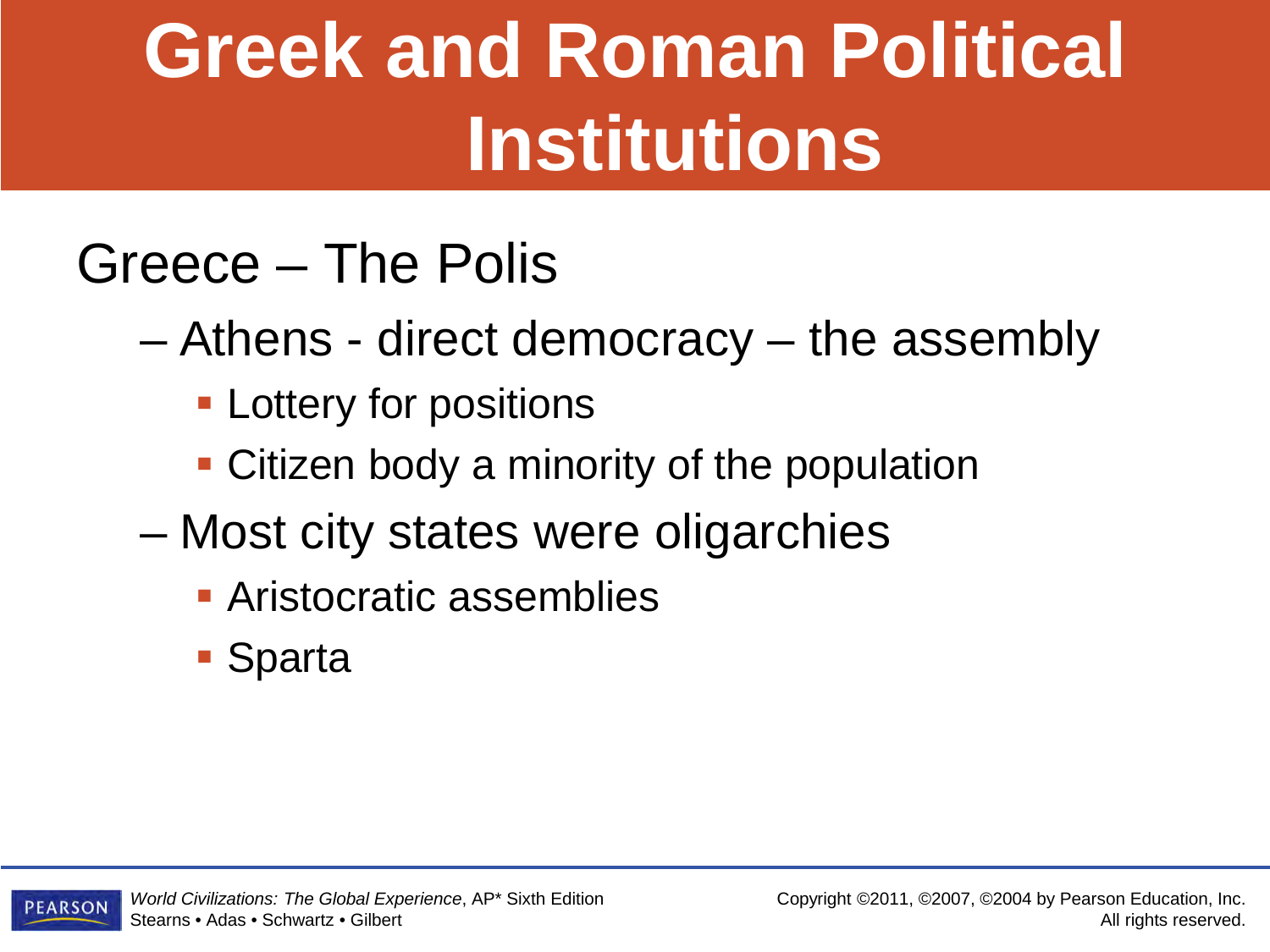#### Rome

- Balance
- Senate dominated by aristocrats
- Consuls
- Dictator

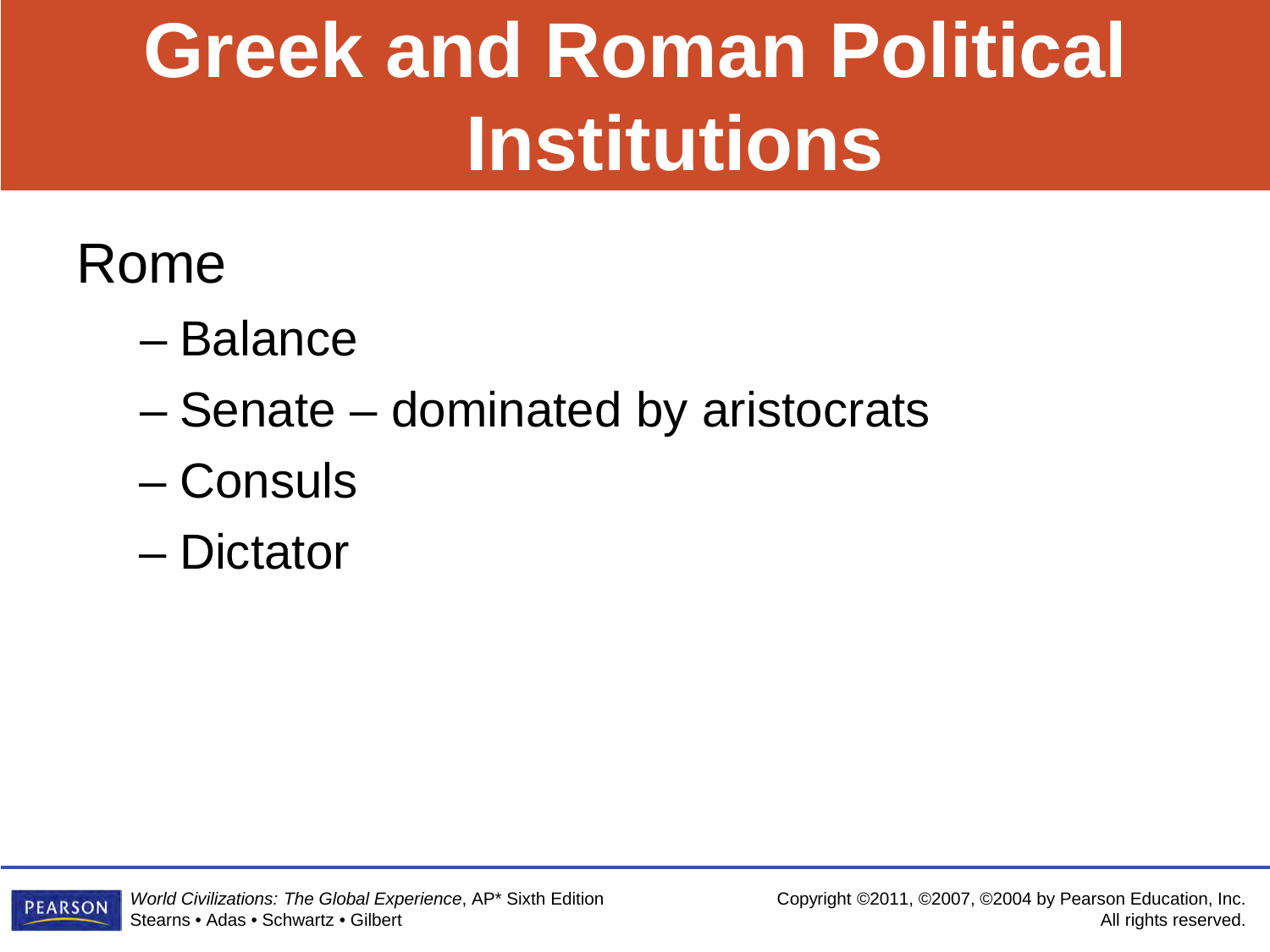Political Theory in Ancient Greece and Rome

- Duties of citizens, political ethics, oratory
- Participation stressed
- Comparison of the merits of different forms
- Romans developed law code
	- Twelve Tables, by 450 B.C.E.
	- **Law comes to take the place of fathers**
	- Spread of code to empire, and citizenship

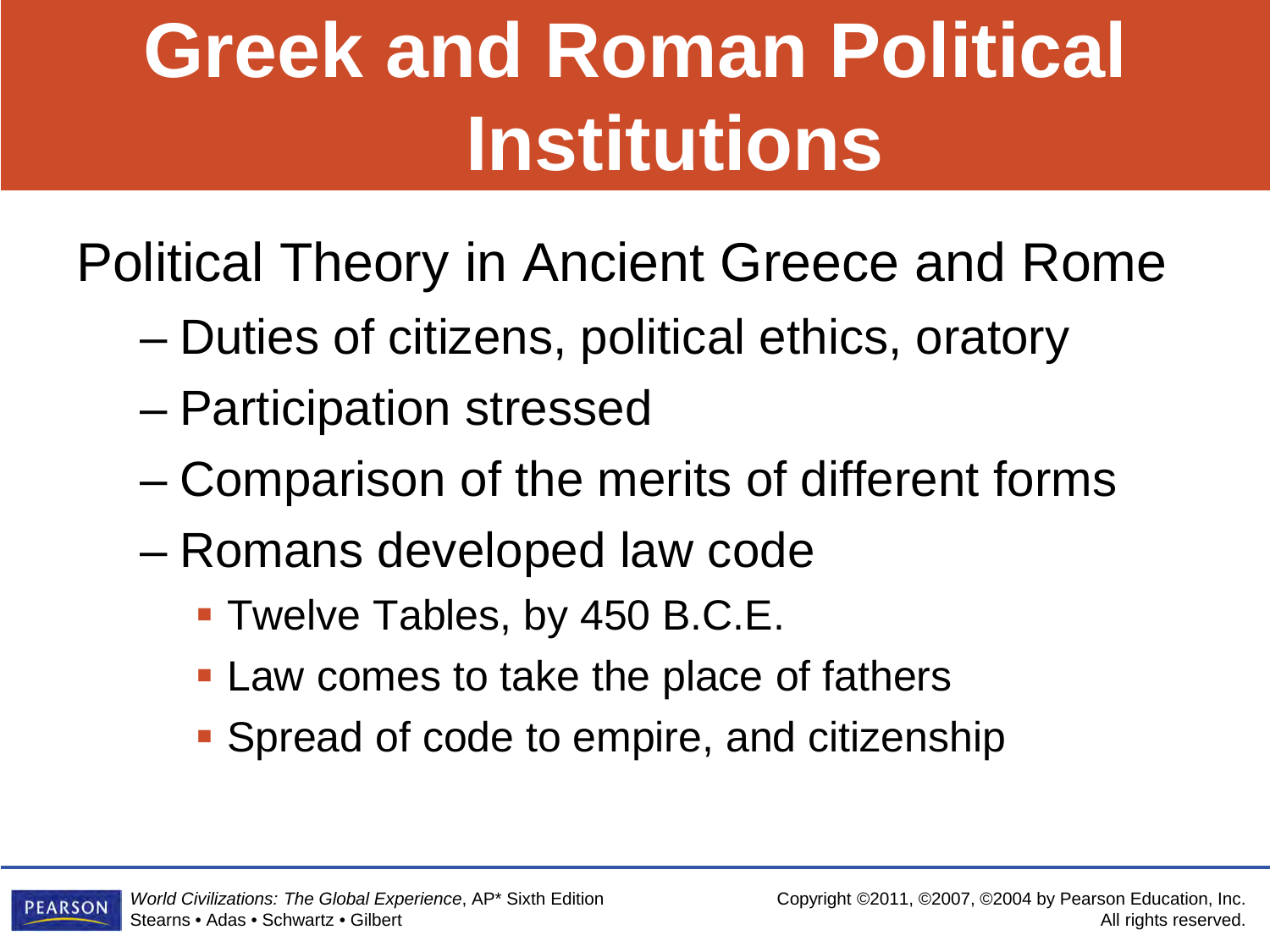#### Roles of Government

- Public works
	- **Help to unite empire**
- Maintaining law courts, police power
- Official religion

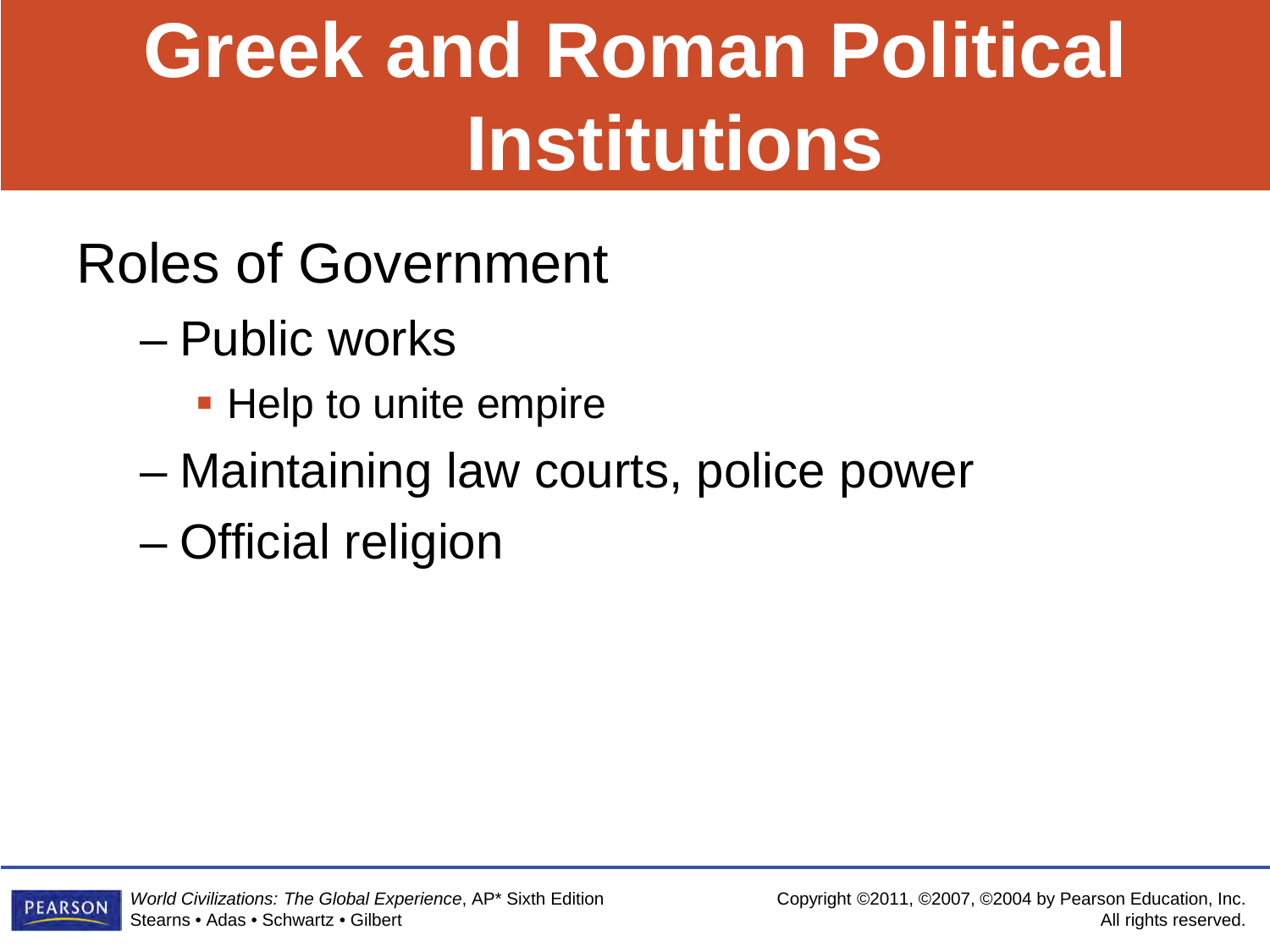#### Religious Values

- Religion largely concerned with the here and now
- Mystery religions offered a more spiritual approach
- Division between elite and popular belief

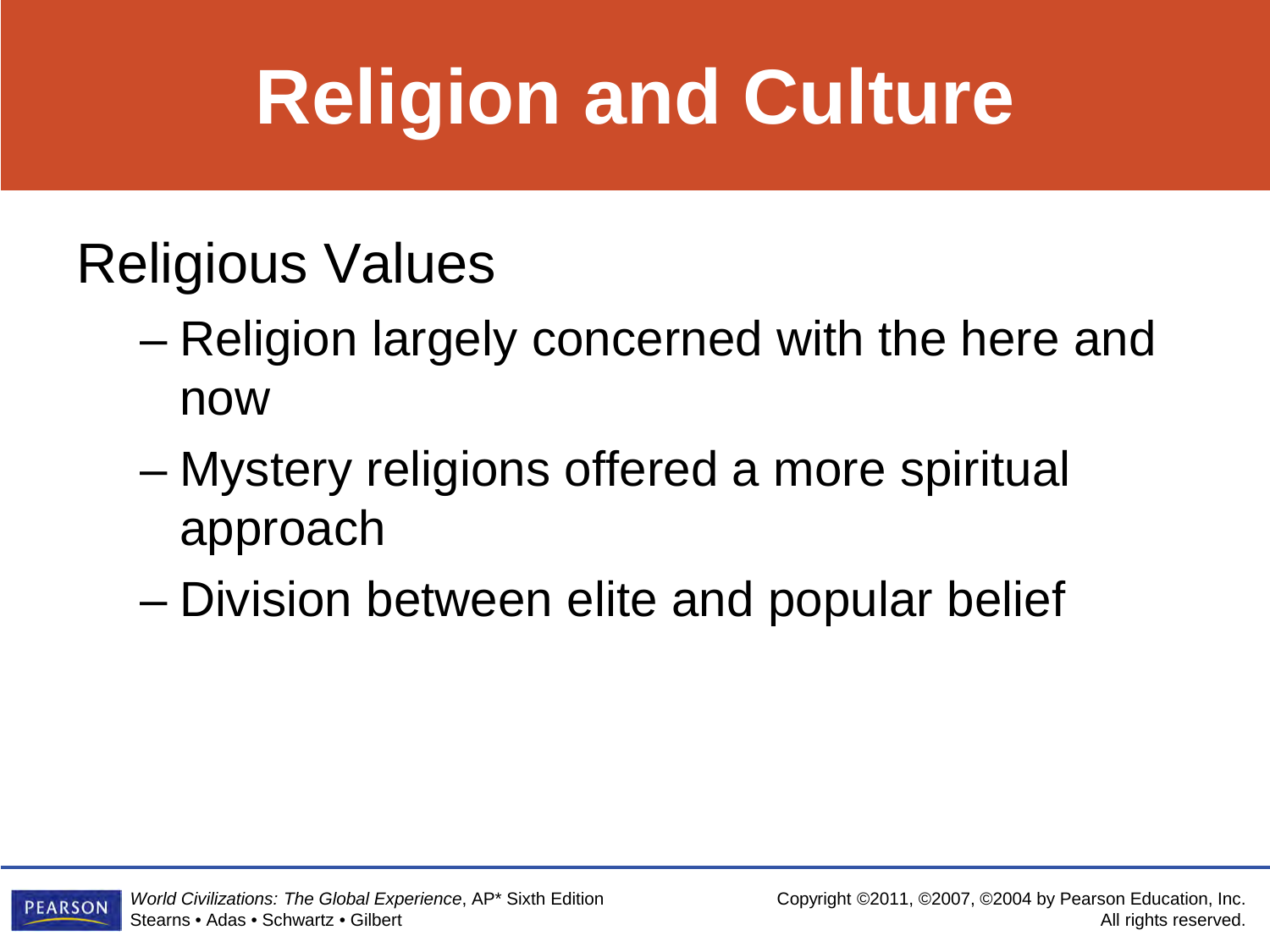#### Philosophy

- Provided a system of ethical behavior
- Aristotle, Cicero
	- **Stressed balance**
- Stoics stress inner life

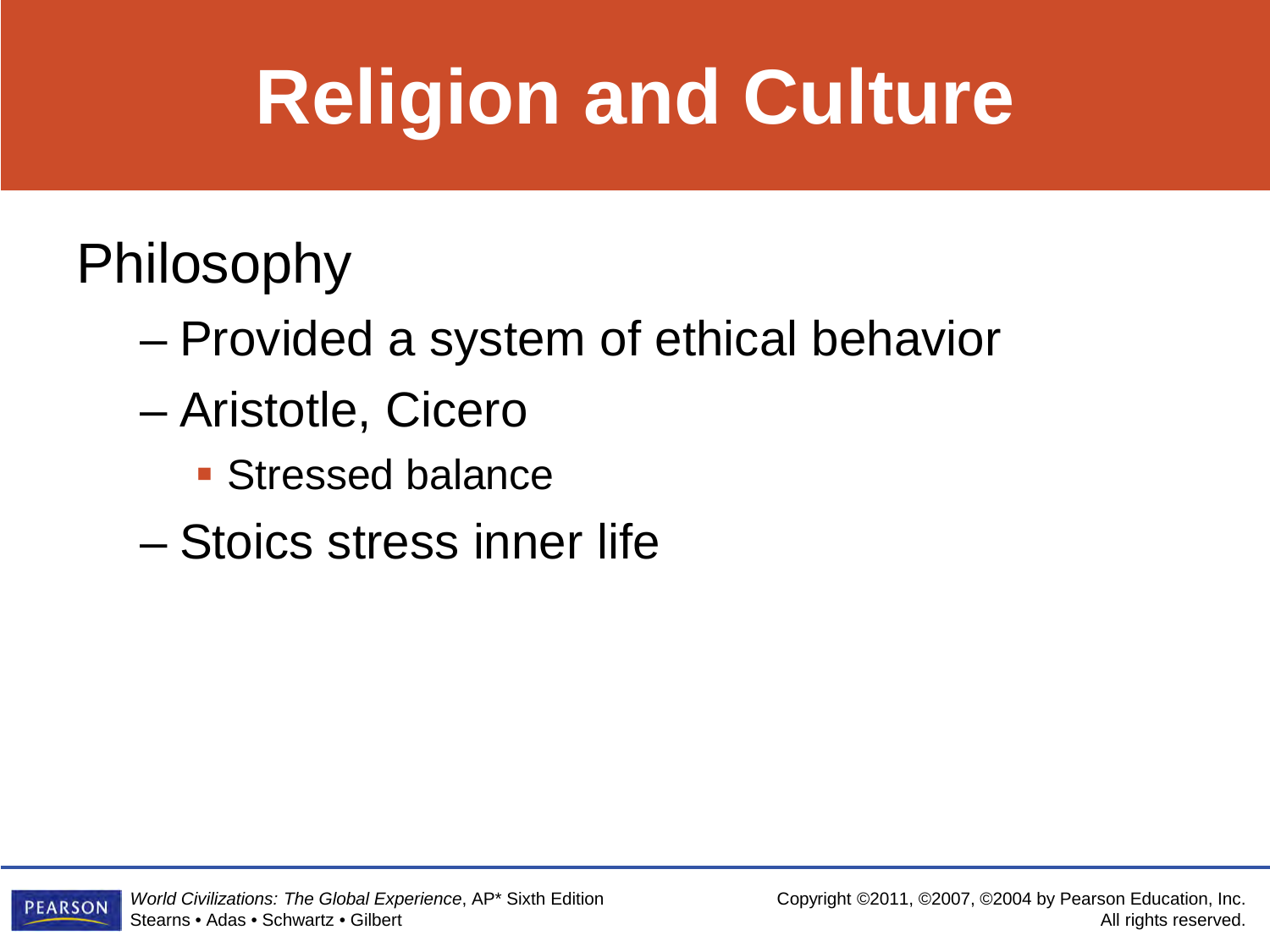#### Science and Philosophy

- Socrates encouraged questioning
- Speculation on the physical world
	- **Theories about the universe, the nature of matter**
- Mathematics, especially geometry
- Hellenistic period
	- More empirical work in physics
	- **Euclid, Galen**

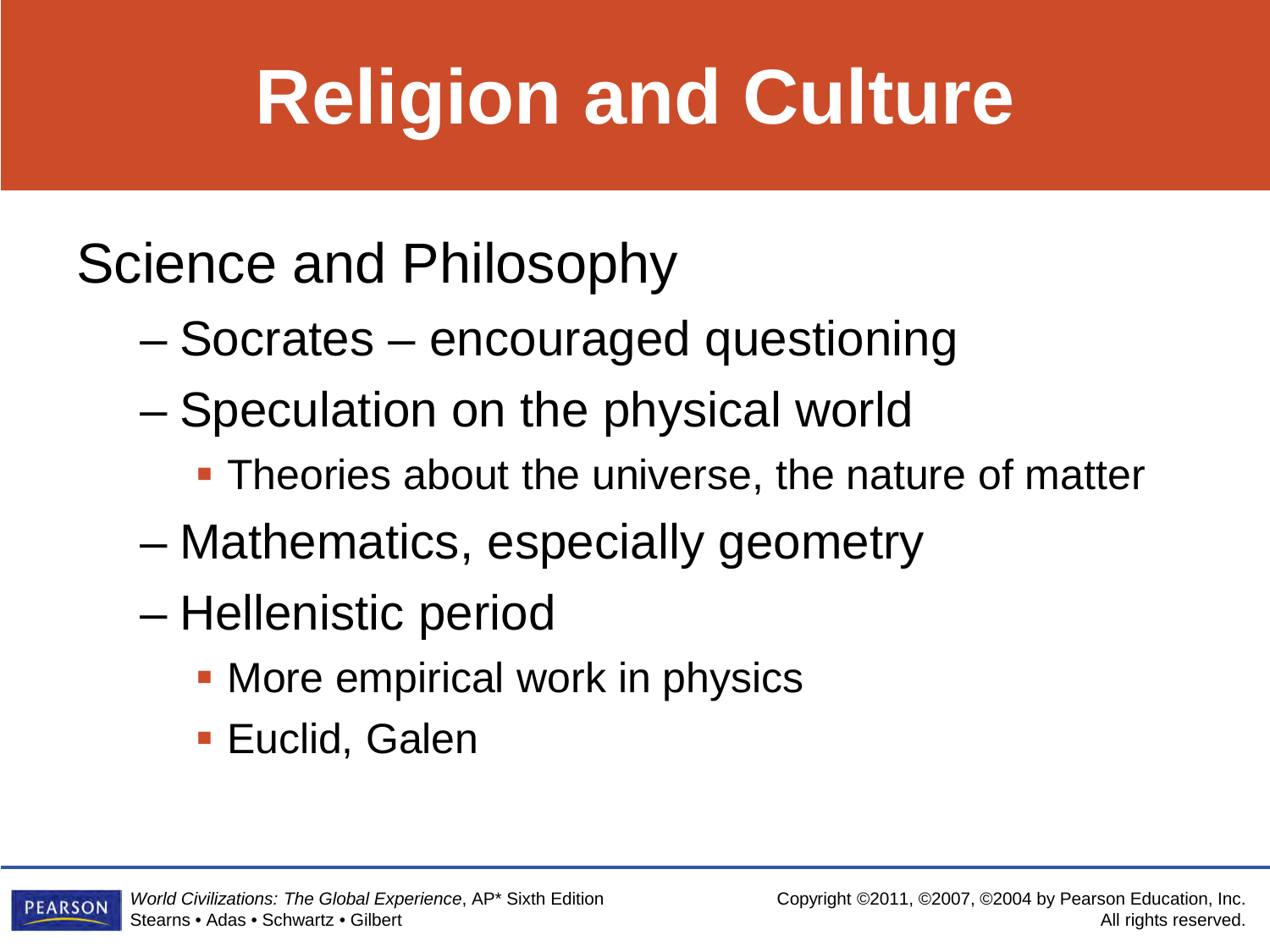#### The Arts

- Drama: comedy and tragedy
	- Balance between virtue and emotions
	- Sophocles *Oedipus the King*
- Epics, the *Iliad*, *Odyssey*
- Architecture
- Roman engineering

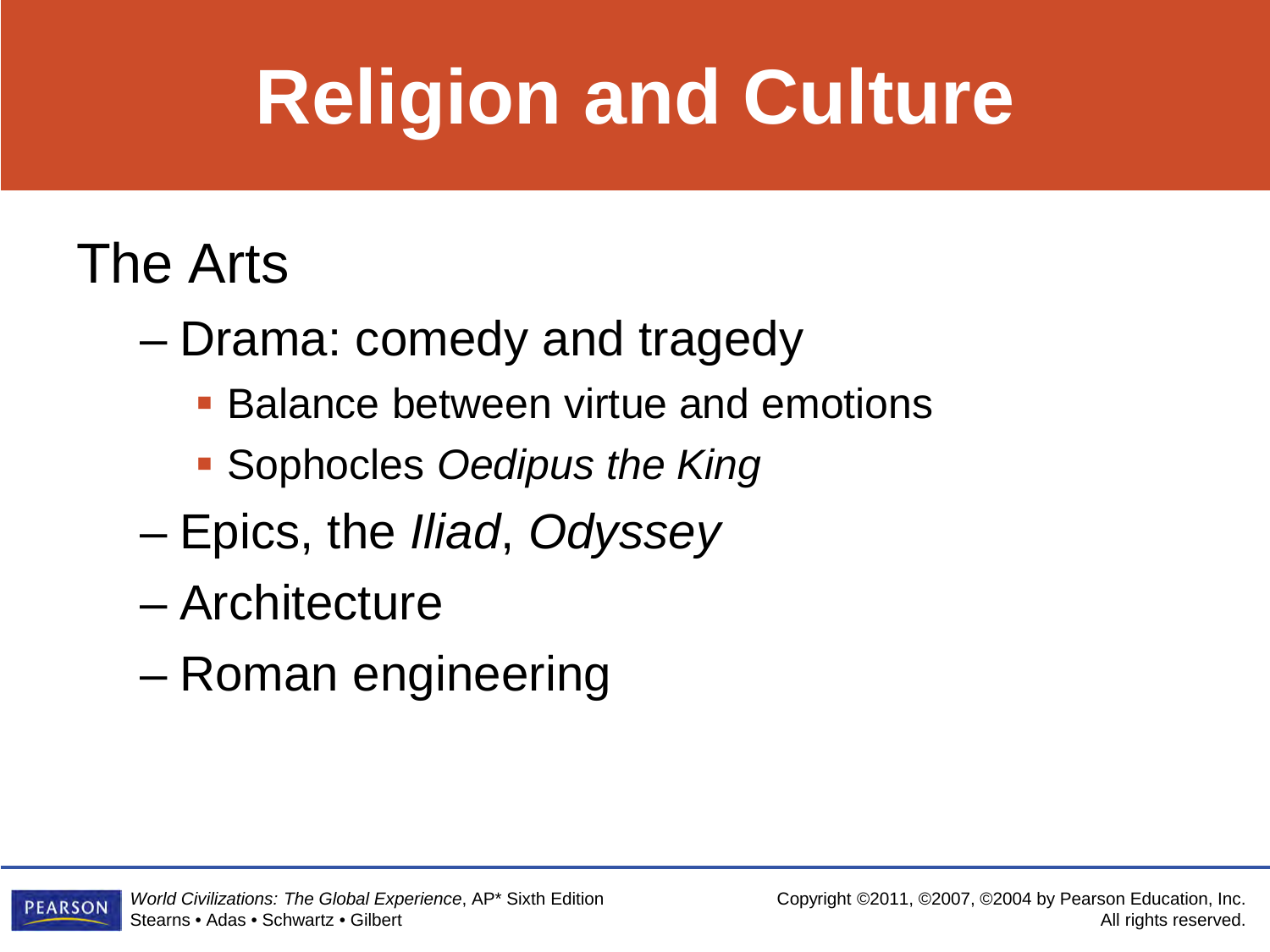### **Economy and Society in the Mediterranean**

- Agriculture and Trade
	- Constant trend to market farming
		- **Led to trade**
		- **Grain from Egypt**
	- Merchants
		- Officially, legally respected
		- **Not socially esteemed**

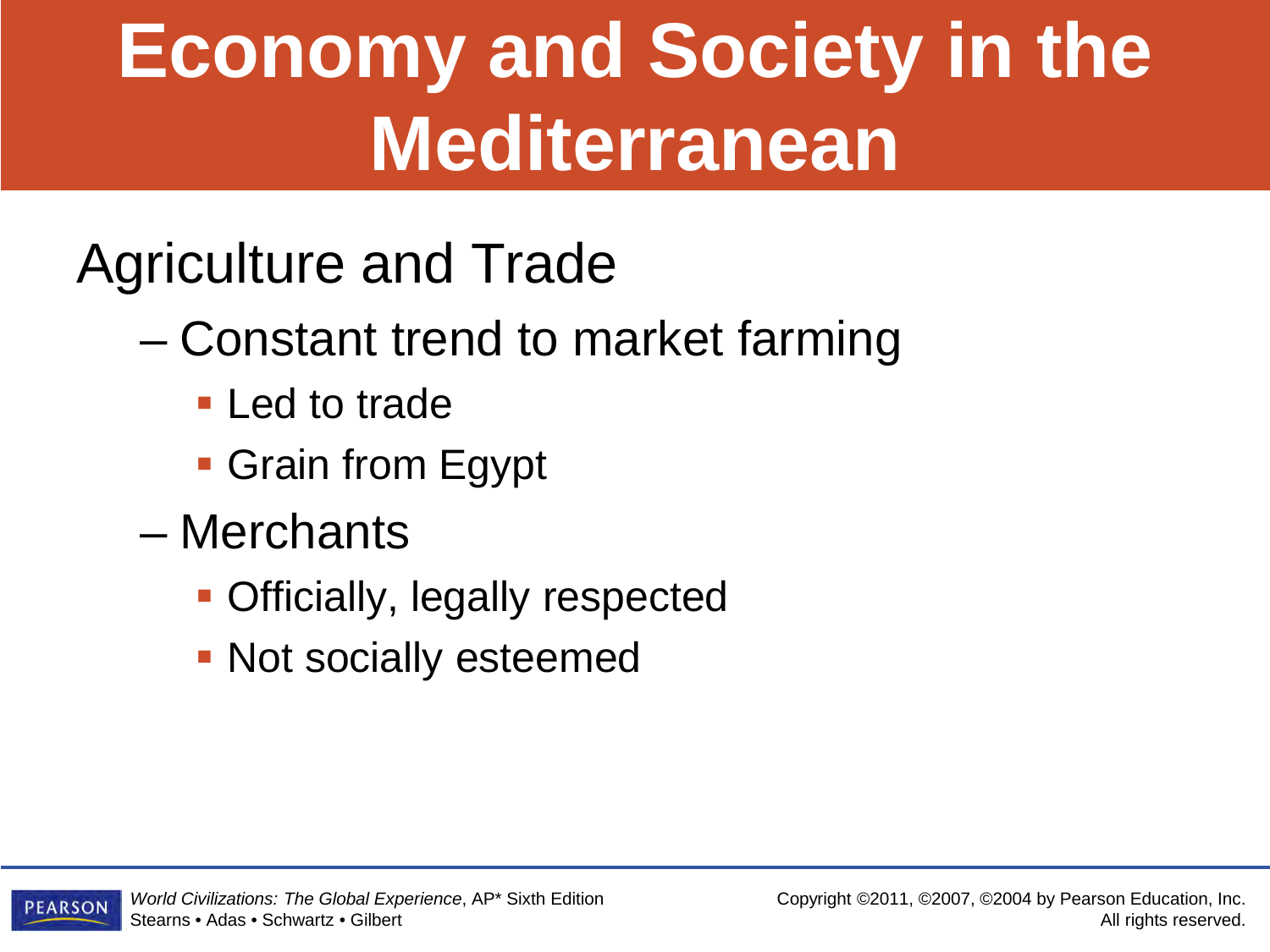### **Economy and Society in the Mediterranean**

#### **Slavery**

- From conquest
- Becomes a motive for expansion
- Technological innovation in farming lacking
	- Unfavorable trade balance with eastern Asia

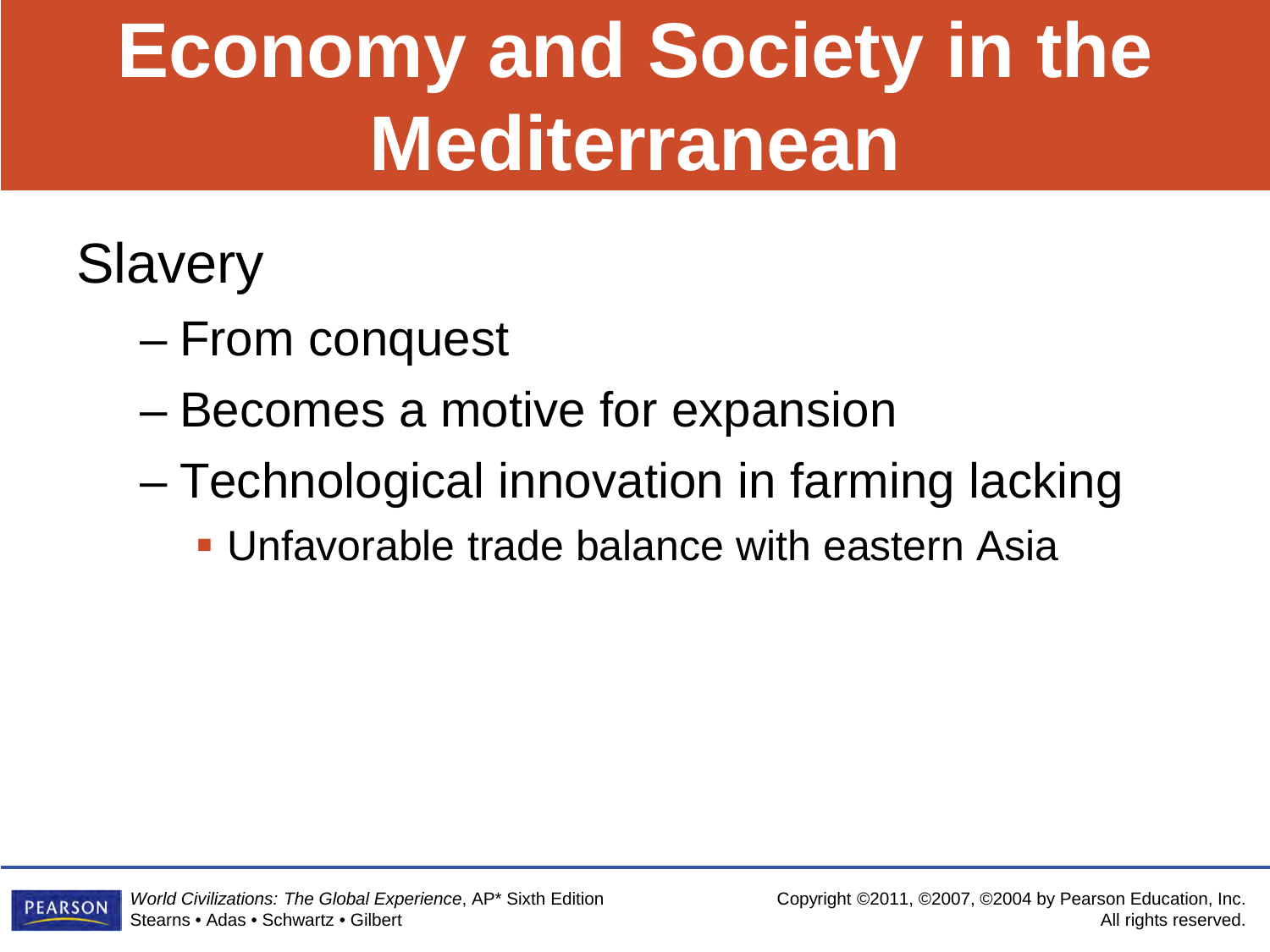### **Economy and Society in the Mediterranean**

#### Family

- Patriarchal
- Women have economic role
	- Some women active in commerce
	- Women could own property

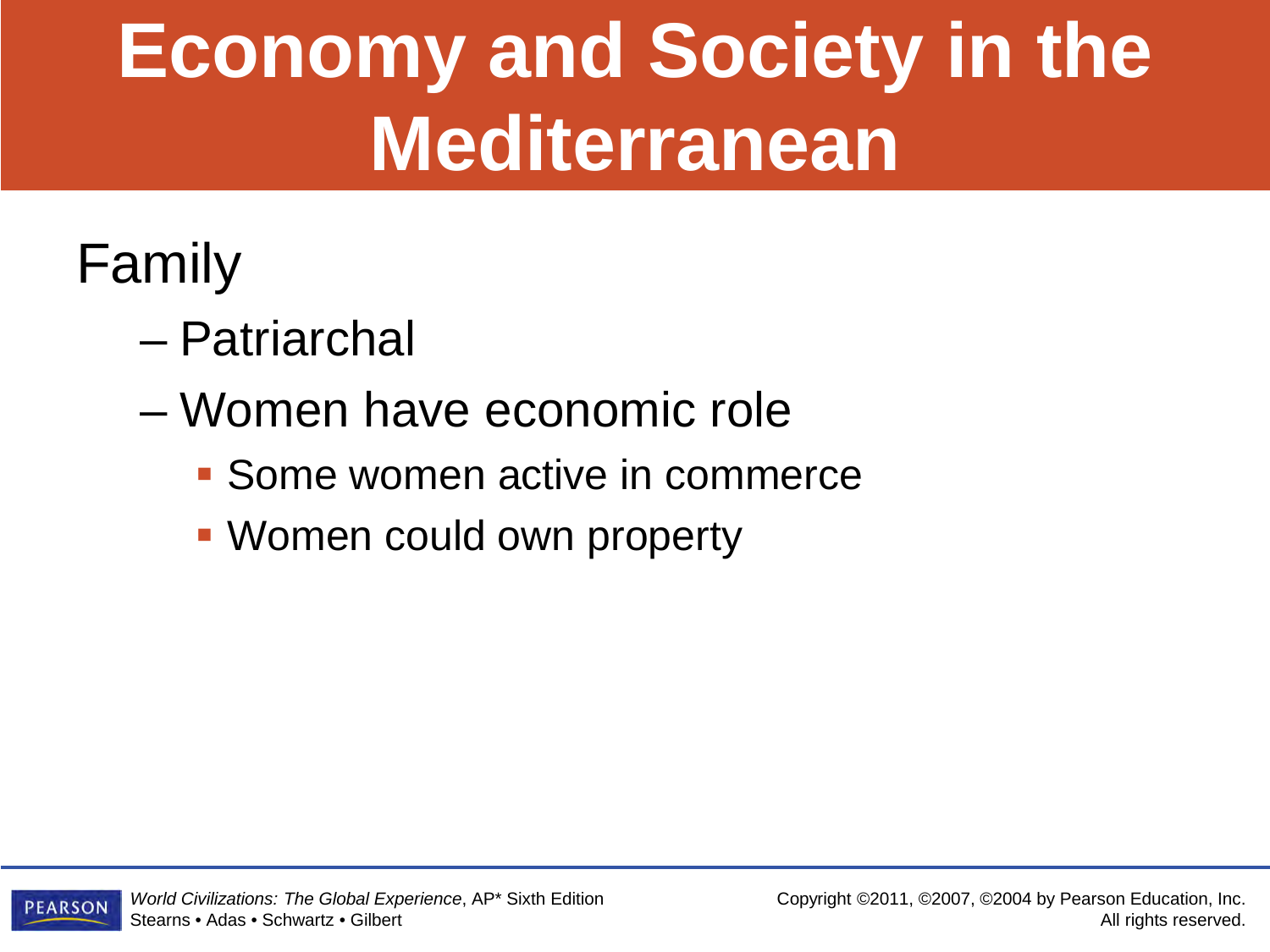### **A Complex Legacy**

#### What Survived?

- –Enduring ideas
- –No polities
- –Direct and indirect
	- **Consciously imitated, revived**
	- **Mingled with Middle Eastern legacy**